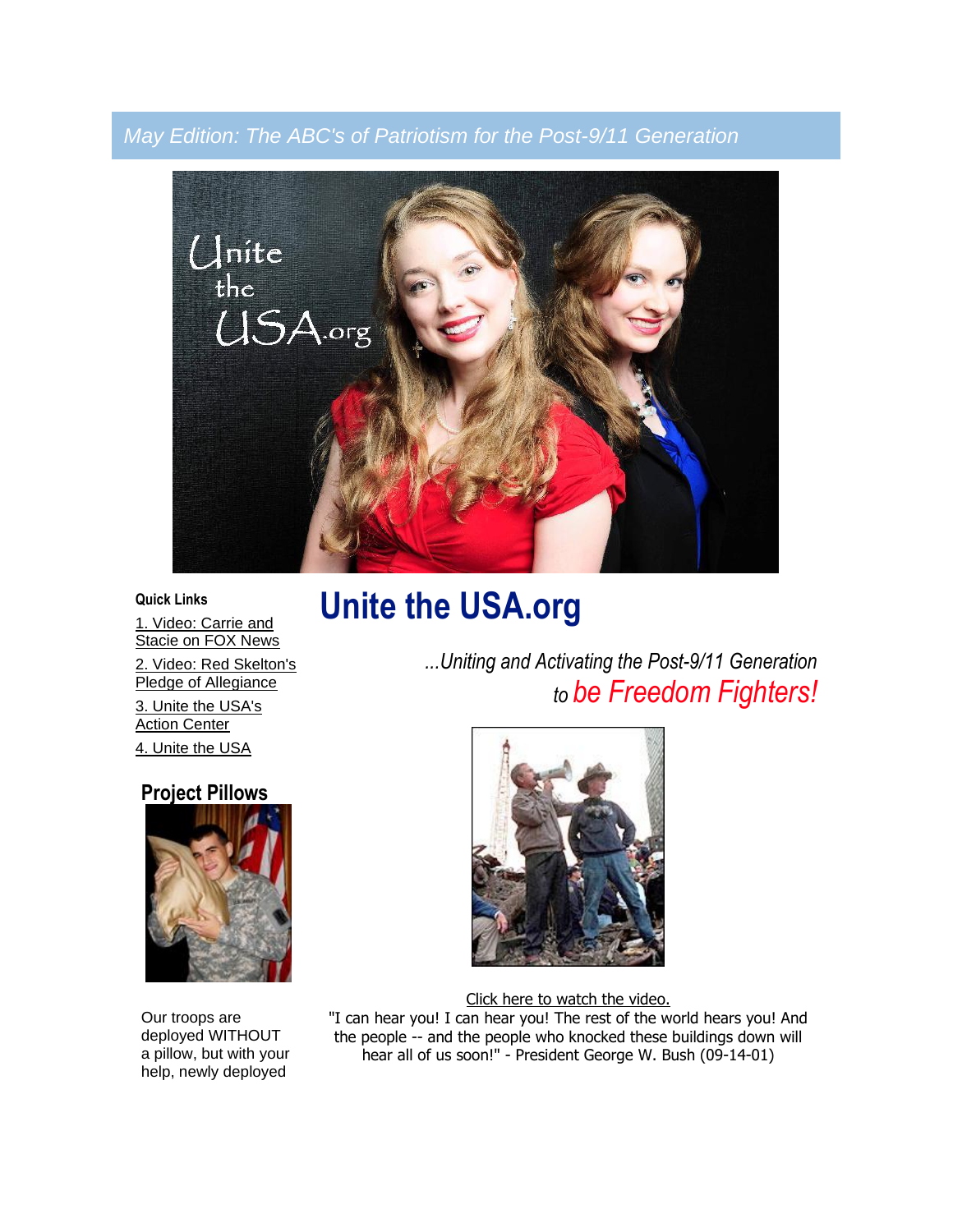troops are now receiving a One Touch Pillow. In partnership

with Operation We care, One Touch Awakening is making a difference to our troops fighting for our freedom in Afghanistan and Iraq. Along with providing physical comfort, each time these troops lay their head on their One Touch Pillow, they can be assured they are being supported with prayers from home. Learn how you can help [here!](http://www.onetouchawakening.org/project-pillows.html)

#### Sisters and founders of [Unite the USA,](http://unitetheusa.org/index.html) Stacie Ruth and Carrie Beth Stoelting, are active patriots and recording artists who have sung for many leaders such as President and Mrs. George W. Bush, Sarah Palin, Mike Huckabee, Chuck Norris, and more. They share across the country and on media most recently Fox News. The Lord also gave them the opportunity to record their first album (*[Heavenly](http://www.brightlightministries.com/shop.html)*) with Grammy and Dove winners. Currently, the

#### **The ABC's of Patriotism for the Post-9/11 Generation**

#### [By Stacie and Carrie Stoelting](http://unitetheusa.org/id3.html)

Right after Osama bin Laden died, FOX News invited us to represent and activate the post-9/11 generation. As young women (and sisters), we're unashamedly passionate about our faith and freedoms.

Interviewers asked and continue to ask us, "What made you, two young people, so passionate about your country and veterans?" Well, our boldness and priorities accelerated when we witnessed a fatal accident. We prayed with the victim to receive Christ. And then he bled to death.

The phenomenally horrific experience taught us a lifetime of lessons in a few minutes. It traumatized us. But it also awakened us to what's most important in life. We now appreciate veterans (who witnessed far worse) and share Jesus while there's still time. It also amped up our appreciation for our blood-bought freedoms in America.

Memories -both personal and national- flooded us as we flew to NYC. We remembered 9/11. And we made a solemn trip to Ground Zero.

We must not forget: 2,752 died on 9/11. *2,752. These could have been your loved ones, your co-workers, your friends.*

That's more than half of our hometown in Iowa. Walls of photos of the dead encircle visitors at the temporary visitor's center near Ground Zero. (You may view pictures and read about them [here.](http://www.tributewtc.org/exhibits/gallery4.php)) One widow of a firefighter said something that stuck on our minds and hearts:

"I knew that Terry would have been on one of the highest floors, that's just what Rescue 1 would do. When the building came down, I grabbed the dust on the ground and thought, 'He's in the dust.'" -Beth Petrone Hatton, widow of Captain Terry Hatton, FDNY

Oh, yes... 9/11 happened. Like it or not, we must remember...and act proactively to prevent future attacks and freedom losses. The Bible says, "Do not be overcome by evil, but overcome evil with good" (Romans 12:21, ESV).

*9/11 must never happen again.* Will you help us as we begin a fresh campaign to activate the post-9/11 generation to become positive, freedom-fighting patriots? We humbly ask you to support us with prayer and to simply share our cause with others. (Our cause and site, [www.UnitetheUSA.org,](http://unitetheusa.org/index.html) provide lots of tips and truths to activate people to become proactive, positive patriots of faith. You can

#### **About**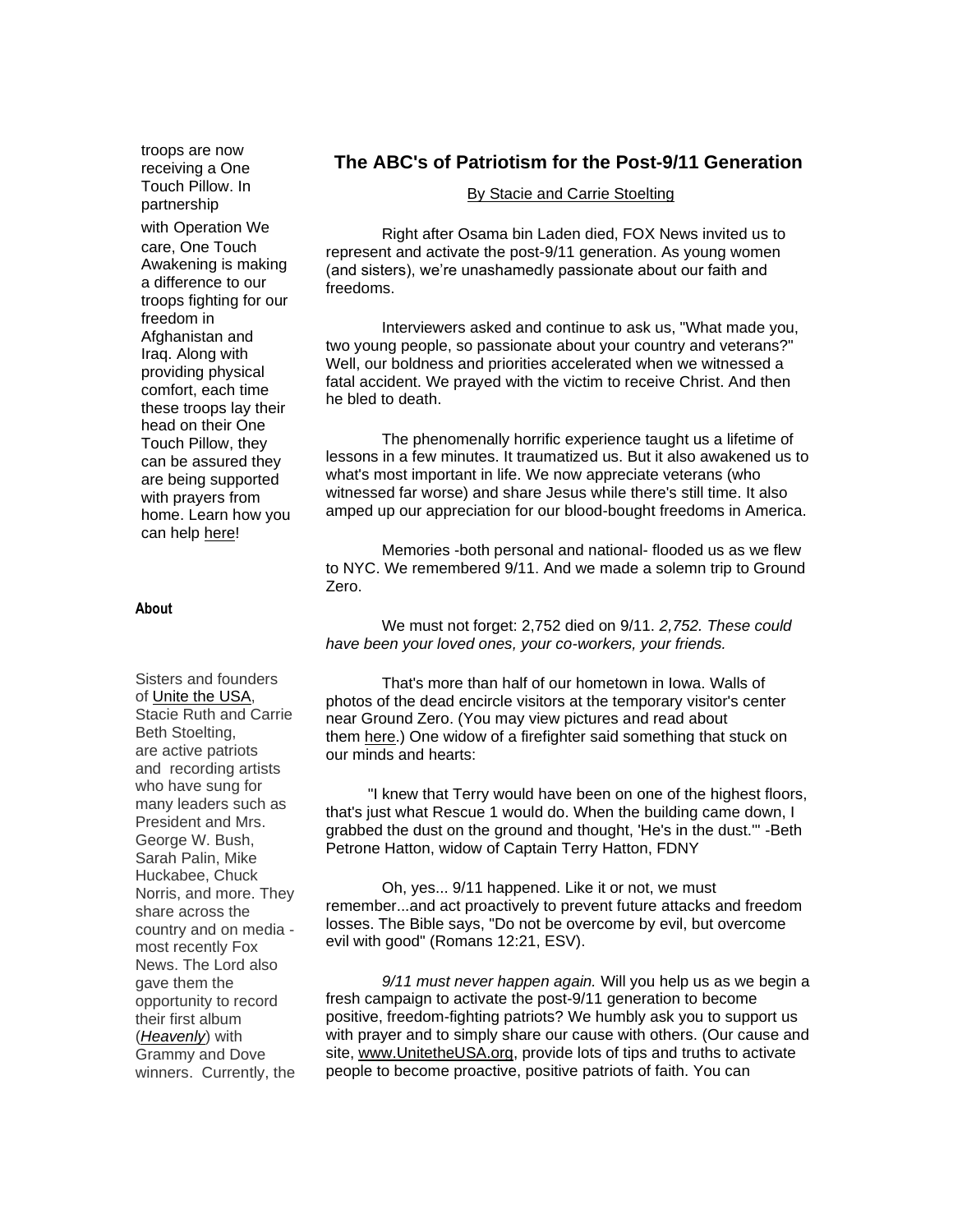Stoelting's are in the process of recording a patriotic Christian album entitled *In God We Still Trust*.

also [find us on Facebook.](https://www.facebook.com/?ref=home#!/pages/Unite-the-USA/200053406703556)) It's time to put on our "boxing gloves" and fight for justice, life, and freedom before it's too late.

We once rode on a plane with someone around our age. She didn't know much about our country. It startled us. What if people hadn't taught us about America's history and heritage? We must learn and then share. Why? Well, ignorance-caused apathy is a serious disease.

Apathy kills countries. We must not allow apathy to dominate our lives. We must act and not wait to "react" to another crisis.

To kick start our campaign to activate the Post-9/11 Generation, we hope you'll share the ABC's of positive patriotism and actions. Yes, it's as simple as the ABC's!

ABC's of Positive Patriotism

**A: Act**. Don't just talk. Act. Attend town hall meetings, always vote -even in primaries and mid-term elections. Call and write your Congressman about your concerns. Educate yourself about American history and government. (Through education, you will discover more ways to make your voice heard.) Always vote - even in primaries and mid-term elections. Be aware of the news and understand what is happening in Congress and the state legislature.

**B: Be bold (and respectful).** For example, if you are aware of legislation that is either in committee or coming up for a vote, you will be able to contact the appropriate offices to express your opinion and back it up with facts.

**C: Connect kindly.** Connect with your Congressmen and women. Often, their offices correspond more than you'd expect! Meet your representatives and establish a rapport. And, of course, connect with them on Facebook and share with your friends. Most of all and first of all, connect with God. (Learn more about how to know Him by [clicking here.](http://prayingpals.org/knowgod.html))

Fellow young people, we must pick up the torch and stand for liberty! Like 9/11 hero Todd Beamer, we all need to say, "Let's roll!" With God as our guide, we can unite the USA to fight for freedoms today!

### **Stoelting's on FOX News**